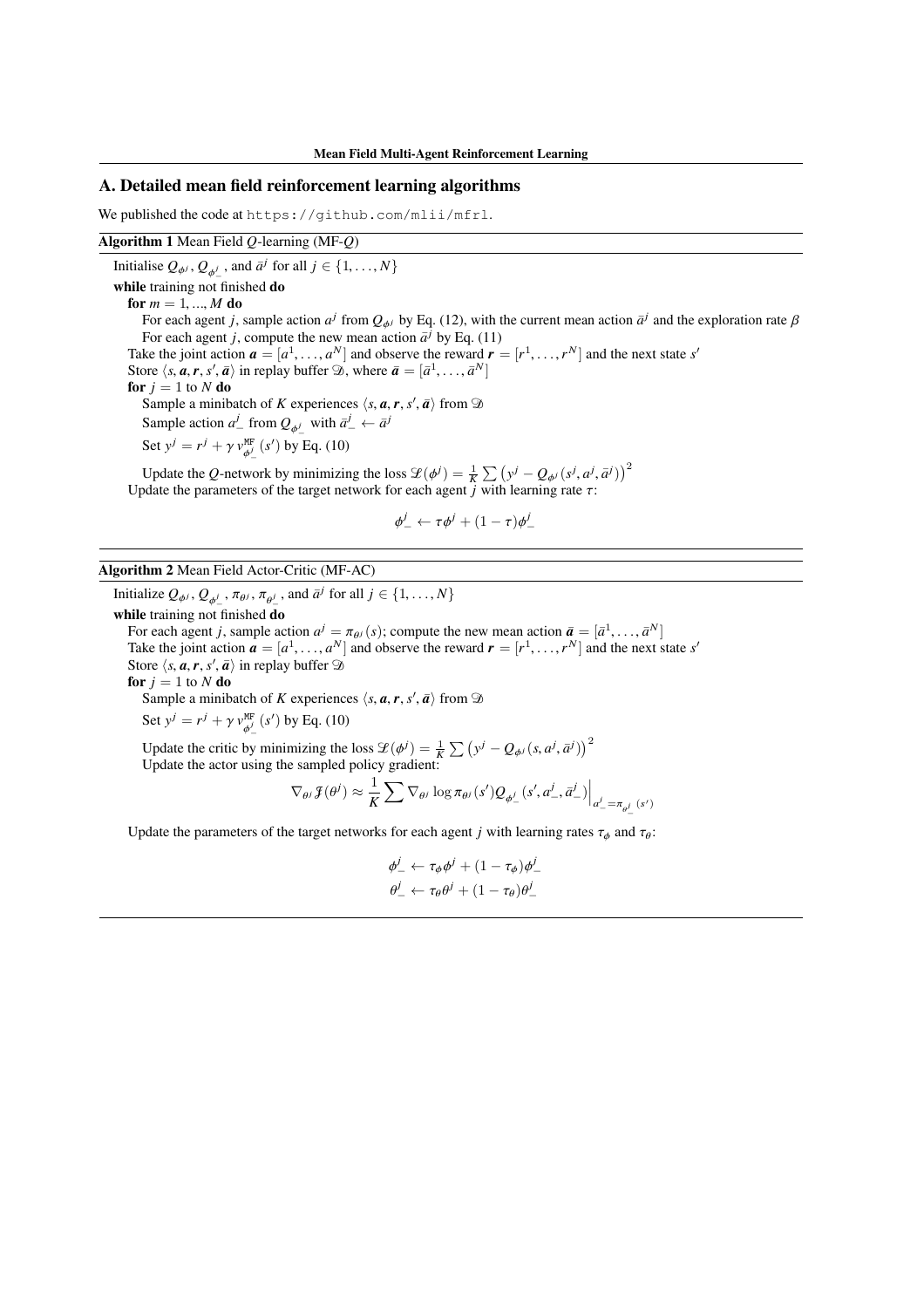# B. Proof of the bound for the remainder term in Eq. 7

Recall Eq. (8) that we approximate the action  $a^k$  taken by the neighboring agent k with the mean action  $\bar{a}$  calculated from the neighborhood  $\mathcal{N}(i)$ . The state *s* and the action  $a^j$  of the central agent *j* can be considered as fixed parameters; the indices *j*, *k* of agents are essentially irrelevant to the derivation. With those omitted for simplicity, We rewrite the expression of the pairwise Q-function as  $Q(a) \triangleq Q^{j}(s, a^{j}, a^{k}).$ 

Suppose that *Q* is *M*-smooth, where its gradient  $\nabla Q$  is Lipschitz-continuous with constant *M* such that for all *a*,  $\bar{a}$ 

$$
\|\nabla Q(a) - \nabla Q(\bar{a})\|_2 \le M\|a - \bar{a}\|_2,\tag{20}
$$

where  $\|\cdot\|_2$  indicates the  $\ell_2$ -norm.

With the Lagrange's mean value theorem, we have

$$
\nabla Q(a) - \nabla Q(\bar{a}) = \nabla Q(\bar{a} + 1 \cdot (a - \bar{a})) - \nabla Q(\bar{a}) = \nabla^2 Q(\bar{a} + \epsilon \cdot (a - \bar{a})) \cdot (a - \bar{a}), \text{ where } \epsilon \in [0, 1]. \tag{21}
$$

Take the  $\ell_2$ -norm on the both sides of the above equation, it follows from the smoothness condition that

$$
\|\nabla Q(a) - \nabla Q(\bar{a})\|_2 = \|\nabla^2 Q(\bar{a} + \tau \cdot (a - \bar{a})) \cdot (a - \bar{a})\|_2 \le M \|a - \bar{a}\|_2.
$$
 (22)

Define  $\delta a \triangleq a - \bar{a}$  and the normalized vector  $\delta \hat{a} \triangleq a - \bar{a} \parallel a - \bar{a} \parallel_2$  with  $\|\delta \hat{a}\|_2 = 1$ , it follows from the above inequality

$$
\|\nabla^2 Q(a + \tau \cdot \delta a) \cdot \delta \hat{a}\|_2 \le M. \tag{23}
$$

By arbitrary choice of (the unnormalized vector)  $\delta a$  such that the magnitude  $\|\delta a\|_2 \to 0$ , it follows from above that

$$
\|\nabla^2 Q(a) \cdot \delta \hat{a}\|_2 \le M. \tag{24}
$$

By aligning (the normalized vector)  $\delta \hat{a}$  in the direction of the eigenvectors of the Hessian matrix  $\nabla^2 Q$ , we can obtain for any eigenvalue  $\lambda$  of  $\nabla^2 Q$  that

$$
\|\nabla^2 Q(a) \cdot \delta \hat{a}\|_2 = \|\lambda \cdot \delta \hat{a}\|_2 = |\lambda| \cdot \|\delta \hat{a}\|_2 \le M,\tag{25}
$$

which indicates that all eigenvalues of  $\nabla^2 Q$  can be bounded in the symmetric interval  $[-M, M]$ .

As the Hessian matrix  $\nabla^2 Q$  is real symmetric and hence diagonalizable, there exist an orthogonal matrix *U* such that  $U^{\top}[\nabla^2 Q]U = \Lambda \triangleq \text{diag}[\overline{\lambda_1}, \ldots, \lambda_D].$  It then follows that

$$
\delta a \cdot \nabla^2 Q \cdot \delta a = [U\delta a]^\top \Lambda [U\delta a] = \sum_{i=1}^D \lambda_i [U\delta a]_i^2, \quad \text{with} \quad -M \|U\delta a\|_2 \le \sum_{i=1}^D \lambda_i [U\delta a]_i^2 \le M \|U\delta a\|_2 \tag{26}
$$

Recall the definition  $\delta a = a - \bar{a}$  in Eq. (6), where *a* is the one-hot encoding for *D* actions, and  $\bar{a}$  is a *D*-dimensional multinomial distribution. It can be shown that

$$
||U\delta a||_2 = ||\delta a||_2 = (a - \bar{a})^\top (a - \bar{a}) = a^\top a + \bar{a}^\top \bar{a} - \bar{a}^\top a - a^\top \bar{a} = 2(1 - \bar{a}_i) \le 2,
$$
\n(27)

where *i* represents the specific action *a* has represented such that  $a_{i'} = 0$  for  $i' \neq i$ .

With all elements assembled, we have proved that each single remainder term  $R_{s,a}^j$  ( $a^k$ ) in Eq. (8) is bounded in  $[-2M, 2M]$ .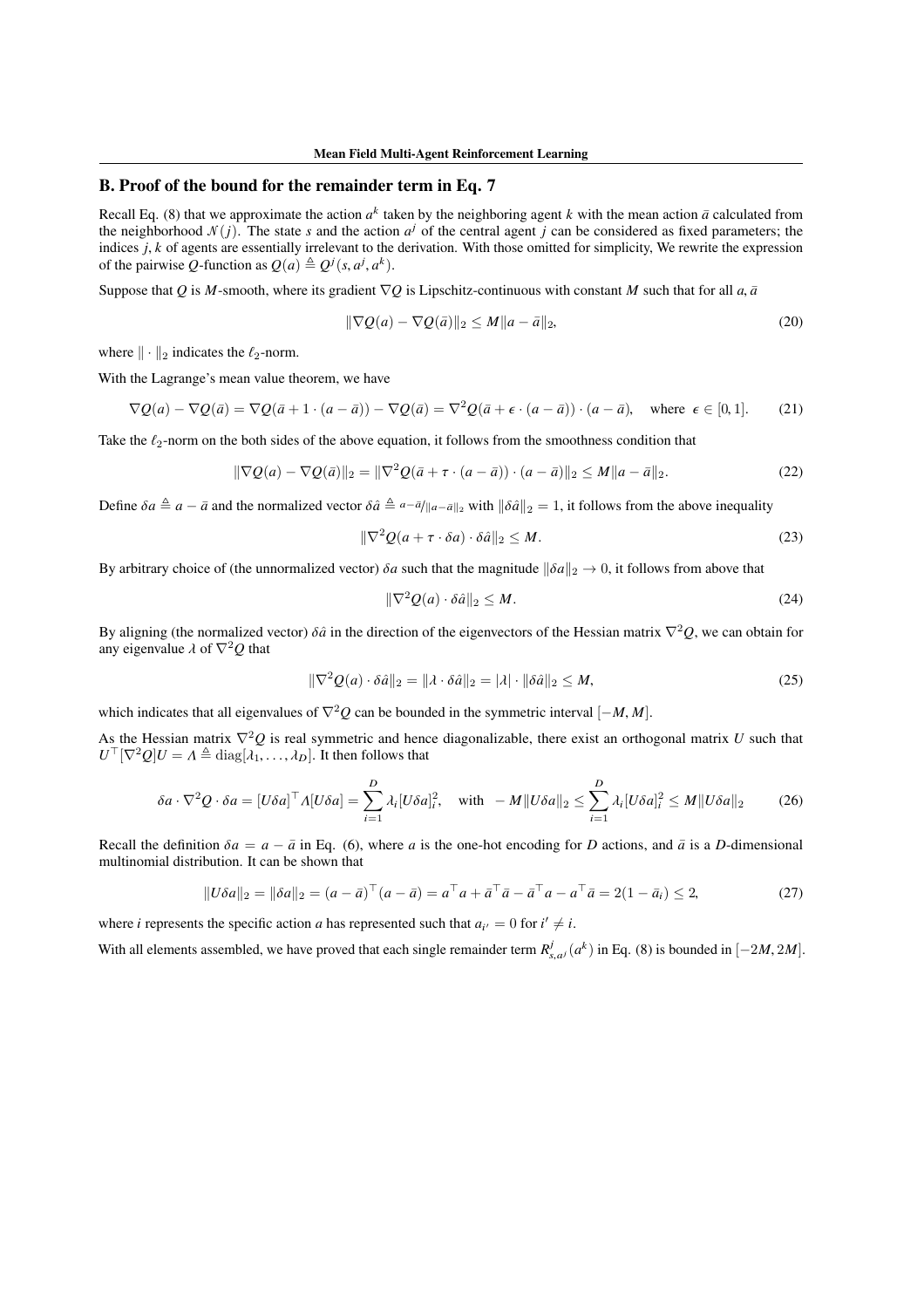### C. Experiment details

## C.1. Gaussian Squeeze

IL, FMQ, Rec-FMQ and MF-*Q* all use a three-layer MLP to approximate *Q*-value. All agents share the same *Q*-network for each experiment. The shared *Q*-network takes an agent embedding as input and computes *Q*-value for each candidate action. For MF-*Q*, we also feed in the action approximation  $\bar{a}$ . We use the Adam optimizer with a learning rate of 0.00001 and  $\epsilon$ -greedy exploration unless otherwise specified. For FMQ, we set the exponential decay rate  $s = 0.006$ , start temperature *max\_temp=1000* and FMQ heuristic  $c = 5$ . For Rec-FMQ, we set the frequency learning rate  $\alpha_f = 0.01$ .

MAAC and MF-AC use the Adam optimizer with a learning rate of 0.001 and 0.0001 for Critics and Actors respectively, and  $\tau = 0.01$  for updating the target networks. We share the Critic among all agents in each experiment and feed in an agent embedding as extra input. Actors are kept separate. The discounted factor  $\gamma$  is set to be 0.95 and the mini-batch size is set to be 200. The size of the replay buffer is  $10^6$  and we update the network parameters after every 500 samples added to the replay buffer.

For all models, we use the performance of the joint-policy learned up to that point if learning and exploration were turned off (*i.e.*, take the greedy action w.r.t. the learned policy) to compare our method with the above baseline models.

#### C.2. Ising Model

An Ising model is defined as a stateless system with *N* homogeneous sites on a finite square lattice. Each site determines their individual spin  $a^j$  to interact with each other and aims to minimize the system energy for a more stable environment. The system energy is defined as

$$
E(a, h) = -\sum_{j} (h^{j} a^{j} + \frac{\lambda}{2} \sum_{k \in \mathcal{N}(j)} a^{j} a^{k})
$$
 (28)

where  $\mathcal{N}(j)$  is the set of nearest neighbors of site *j*,  $h^j \in \mathbb{R}$  is the external field affecting site *j*, and  $\lambda \in \mathbb{R}$  is an interaction term determines how much the sites tend to align in the same direction. The system is said to reach an equilibrium point when the system energy is minimized, with the probability

$$
P(a) = \frac{\exp\left(-E(a, h)/\tau\right)}{\sum_{a} \exp\left(-E(a, h)/\tau\right)},\tag{29}
$$

where  $\tau$  is the system temperature. When the temperature rises beyond a certain point (the Curie temperature), the system can no longer keep a stable form and a phase transition happens. As the ground-truth is known, we would be able to evaluate the correctness of the *Q*-function learning when there is a large body of agents interacted.

The mean field theory provides an approximate solution to  $\langle a^j \rangle = \sum_a a^j P(a)$  through a set of self-consistent mean field equations

$$
\langle a^j \rangle = \frac{\exp\left(-[h^j a^j + \lambda \sum_{k \in \mathcal{N}(j)} \langle a^k \rangle]/\tau\right)}{1 + \exp\left(-[h^j a^j + \lambda \sum_{k \in \mathcal{N}(j)} \langle a^k \rangle]/\tau\right)}.
$$
\n(30)

which can be solved iteratively by

$$
\langle a^j \rangle^{(t+1)} = \frac{\exp\left(-[h^j a^j + \lambda \sum_{k \in \mathcal{N}(j)} \langle a^k \rangle^{(t)}]/\tau\right)}{1 + \exp\left(-[h^j a^j + \lambda \sum_{k \in \mathcal{N}(j)} \langle a^k \rangle^{(t)}]/\tau\right)},\tag{31}
$$

where *t* represents the number of iterations.

To learn an optimal joint policy  $\pi^*$  for Ising model, we use the stateless *Q*-learning with mean field approximation (MF-*Q*), defined as

$$
Q^{j}(a^{j}, \bar{a}^{j}) \leftarrow Q^{j}(a^{j}, \bar{a}^{j}) + \alpha[r^{j} - Q^{j}(a^{j}, \bar{a}^{j})],
$$
\n(32)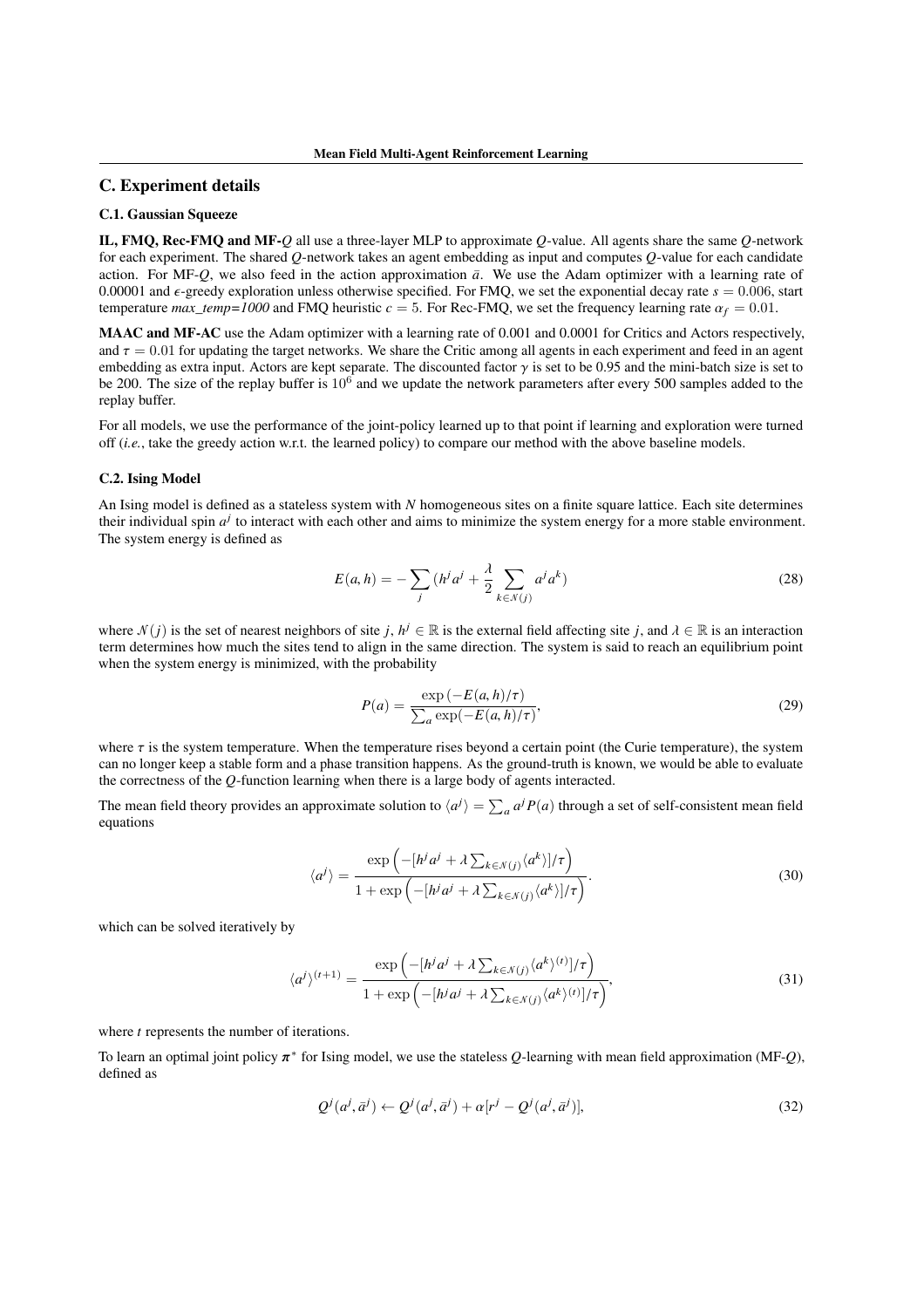Algorithm 3 MCMC in Ising Model

initialize spin state  $a \in \{-1, 1\}^N$  for *N* sites while training not finished do randomly choose site  $j \in \mathcal{N}(j)$ flip the spin state for site *j*:  $a^j_+ \leftarrow -a^j$ compute neighbor energy  $E(a, h) = -\sum_j (h^j a^j + \frac{\lambda}{2} \sum_{k \in \mathcal{N}(j)} a^j a^k)$  for  $a^j$  and  $a^j$ randomly choose  $\epsilon \sim U(0, 1)$ if  $\exp((E(a^j, h) - E(a^j_-, h))/\tau) > \epsilon$  then  $a^j \leftarrow a^j$ Ξ

where the mean  $\bar{a}^j$  is given as the mean  $\langle a^j \rangle$  from the last time step, and the individual reward is

$$
r^j = h^j a^j + \frac{\lambda}{2} \sum_{k \in \mathcal{N}(j)} a^j a^k.
$$
 (33)

To balance the trade-off between exploration and exploitation under low temperature settings, we use a policy with Boltzmann exploration and a decayed exploring temperature. The temperature for Boltzmann exploration of MF-*Q* is multiplied by a decay factor exponentially through out the training process.

Without lost of generality, we assume  $\lambda > 0$ , thus neighboring sites with the same action result in lower energy (observe higher reward) and are more stable. Each site should also align with the sign of external field  $h<sup>j</sup>$  to reduce the system energy. For simplification, we eliminate the effect of external fields and assume the model to be discrete, *i.e.*,  $\forall j \in N$ ,  $h^j = 0$ ,  $a^j \in$ *{*1, 1*}*.

We simulate the Ising model using Metropolis Monte Carlo methods (MCMC). After initialization, we randomly change a site's spin state and calculate the energy change, select a random number between 0 and 1, and accept the state change only

if the number is less than  $e^{\frac{(E^j - E^j)}{\tau}}$ . This is called the Metropolis technique, which saves computation time by selecting the more probable spin states.

### C.3. Battle Game

IL and MF-*Q* have almost the same hyper-parameters settings. The learning rate is  $\alpha = 10^{-4}$ , and with a dynamic exploration rate linearly decays from  $\gamma = 1.0$  to  $\gamma = 0.05$  during the 2000 rounds training. The discounted factor  $\gamma$  is set to be 0.95 and the mini-batch size is 128. The size of replay buffer is  $5 \times 10^5$ .

AC and MF-AC also have almost the same hyper-parameters settings. The learning rate is  $\alpha = 10^{-4}$ , the temperature of soft-max layer in *actor* is  $\tau = 0.1$ . And the coefficient of entropy in the total loss is 0.08, the coefficient of value in the total loss is 0.1.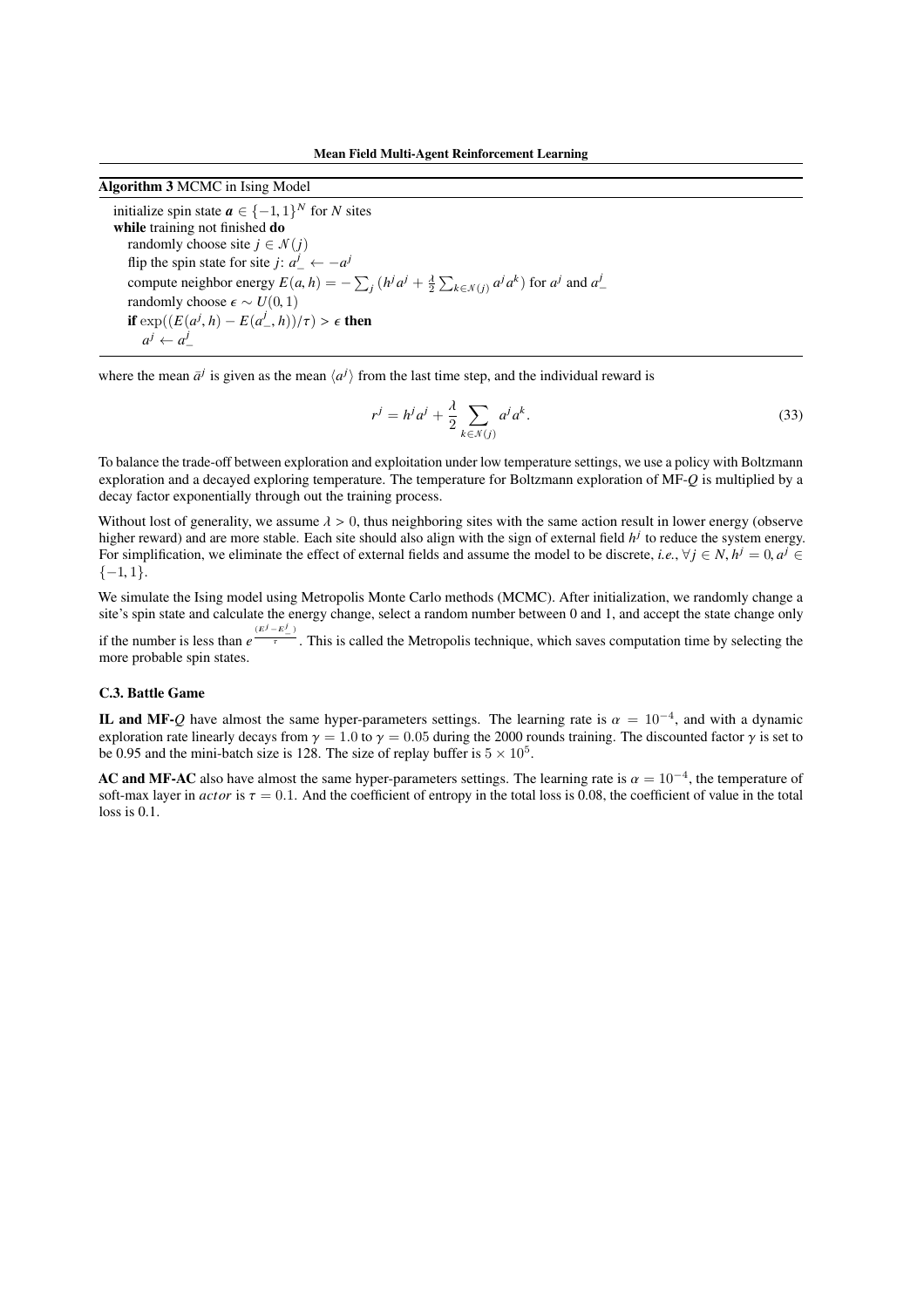# D. Further details towards the theoretical guarantee of MF-*Q*

**Proposition 1.** Let the metric space be  $\mathbb{R}^N$  and the metric be  $d(a, b) = \sum_j |a^j - b^j|$ , for  $a = [a^j]_1^N$ ,  $b = [b^j]_1^N$ . If the *Q*-function is *K*-Lipschitz continuous w.r.t.  $a^j$ , then the operator  $\Re(a^j) \triangleq \pi^j(a^j|s, \bar{a}^j)$  in Eq. (12) forms a contraction *mapping under sufficiently low temperature*  $\beta$ *.* 

*Proof.* Following the contraction mapping theorem (Kreyszig, 1978), in order to be a contraction, the operator has to satisfy:

$$
d(\mathfrak{B}(a),\mathfrak{B}(b))\leq \alpha d(a,b), \quad \forall a,b
$$

where  $0 \le \alpha < 1$  and  $\mathcal{B}(\boldsymbol{a}) \triangleq [\mathcal{B}(a^1), \ldots, \mathcal{B}(a^N)].$ 

Here we start from binomial case and then adapt to the multinomial case in general. We first rewrite  $\mathcal{B}(a^j)$  as

$$
\mathcal{B}(a^j) = \pi^j(a^j|s,\bar{a}^j) = \frac{\exp\left(-\beta Q_t^j(s,a^j,\bar{a}^j)\right)}{\exp\left(-\beta Q_t^j(s,a^j,\bar{a}^j)\right) + \exp\left(-\beta Q_t^j(s,-a^j,\bar{a}^j)\right)}
$$

$$
= \frac{1}{1 + \exp\left(-\beta \cdot 4Q(s,a^j,\bar{a})\right)},\tag{34}
$$

where  $\Delta Q(s, a^j, \bar{a}) = Q(s, a^{-j}, \bar{a}) - Q(s, a^j, \bar{a}).$ 

Then we have

$$
|\mathcal{B}(a^{j}) - \mathcal{B}(b^{j})| = \left| \frac{1}{1 + e^{-\beta \cdot 4Q(s, a^{j}, \vec{a})}} - \frac{1}{1 + e^{-\beta \cdot 4Q(s, b^{j}, \vec{a})}} \right|
$$
  
\n
$$
= \left| \frac{\beta e^{-\beta \cdot 4Q_0}}{(1 + e^{-\beta \cdot 4Q_0})^2} \right| |AQ(s, a^{j}, \vec{a}) - AQ(s, b^{j}, \vec{a})|
$$
  
\n
$$
\leq \frac{1}{4T} \cdot |Q(s, a^{-j}, \vec{a}) - Q(s, b^{-j}, \vec{a}) + Q(s, b^{j}, \vec{a}) - Q(s, a^{j}, \vec{a})|
$$
  
\n
$$
\leq \frac{1}{4T} \cdot (K \cdot |1 - a^{j} - (1 - b^{j})| + K \cdot |a^{j} - b^{j}|)
$$
  
\n
$$
\leq \frac{1}{4T} \cdot 2K \cdot \sum_{j} |a^{j} - b^{j}| .
$$
\n(35)

In the second equation, we apply the mean value theorem in calculus:  $\exists x_0 \in [x_1, x_2]$ , *s.t.*,  $f(x_1) - f(x_2) = f'(x_0)(x_1 - x_2)$ . In the third equation we use the maximum value for  $e^{-\beta A Q_0}/(1 + e^{-\beta A Q_0})^2 = 1/4$  when  $Q_0 = 0$ . In the last equation we apply the Lipschitz constraint in the assumption where constant  $K \geq 0$ . Finally, we have:

$$
d(\mathcal{B}(\boldsymbol{a}), \mathcal{B}(\boldsymbol{b})) \le \frac{1}{4T} \cdot 2K \cdot \sum_{j} |a^{j} - b^{j}|
$$

$$
= \frac{K}{2T} d(\boldsymbol{a}, \boldsymbol{b})
$$
(36)

In order for the contraction to hold,  $T > \frac{K}{2}$ . In other words, when the action space is binary for each agent, and the temperature is sufficiently large, the mean field procedure converges.

This proposition can be easily extended to multinomial case by replacing binary variable  $a<sup>j</sup>$  by a multi-dimensional binary indicator vector  $a^j$ , on each dimension, the rest of the derivations would remain essentially the same.  $\Box$ 

#### D.1. Discussion on Rationality

In line with (Bowling & Veloso, 2001; 2002), we argue that to better evaluate a multi-agent learning algorithm, on top of the convergence guarantee, discussion on property of Rationality is also needed.

Property 1. *(also see (Bowling & Veloso, 2001; 2002)) In an N-agent stochastic game defined in this paper, given all agents converge to stationary policies, if the learning algorithm converges to a policy that is a best response to the other agents' policies, then the algorithm is Rationale.*